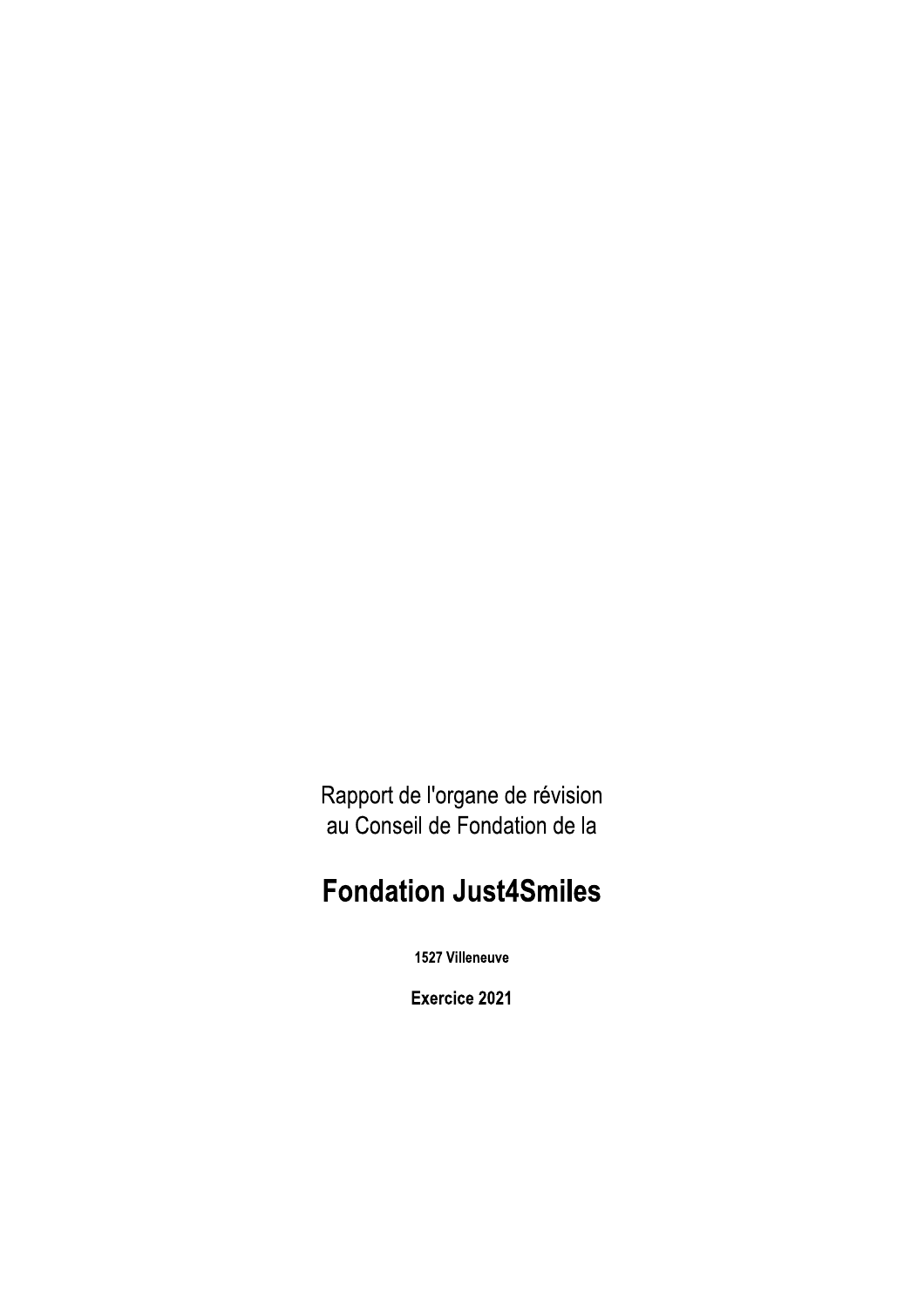

# Rapport de l'organe de révision au Conseil de fondation de la

# **Fondation Just4Smiles 1527 Villeneuve**

En notre qualité d'organe de révision, nous avons contrôlé les comptes annuels (bilan, comptes de profits et pertes et annexe) de la Fondation Just4Smiles pour l'exercice arrêté au 31 décembre 2021. Le contrôle restreint précédent a été effectué par un autre organe de révision. Dans son rapport du 15 avril 2021, celui-ci a exprimé une opinion non modifiée.

La responsabilité de l'établissement des comptes annuels incombe au Conseil de fondation alors que notre mission consiste à contrôler ces comptes. Nous attestons que nous remplissons les exigences légales d'agrément et d'indépendance.

Notre contrôle a été effectué selon la Norme suisse relative au contrôle restreint. Cette norme requiert de planifier et de réaliser le contrôle de manière telle que des anomalies significatives dans les comptes annuels puissent être constatées. Un contrôle restreint englobe principalement des auditions, des opérations de contrôle analytiques ainsi que des vérifications détaillées appropriées des documents disponibles dans la fondation contrôlée. En revanche, des vérifications des flux d'exploitation et du système de contrôle interne ainsi que des auditions et d'autres opérations de contrôle destinées à détecter des fraudes ne font pas partie de ce contrôle.

Lors de notre contrôle, nous n'avons pas rencontré d'élément nous permettant de conclure que les comptes annuels ne donnent pas une image fidèle du patrimoine, de la situation financière et des résultats conformément à la Swiss GAAP RPC 21 et qu'ils ne sont pas conformes à la loi et à l'acte de fondation et aux statuts.

**Pascal Breanard** Responseble réviseur Experieviseur agréé

**Patrick Sgobba** Réviseur agréé

Auvernier, le 25 février 2022

Annexe : - Comptes annuels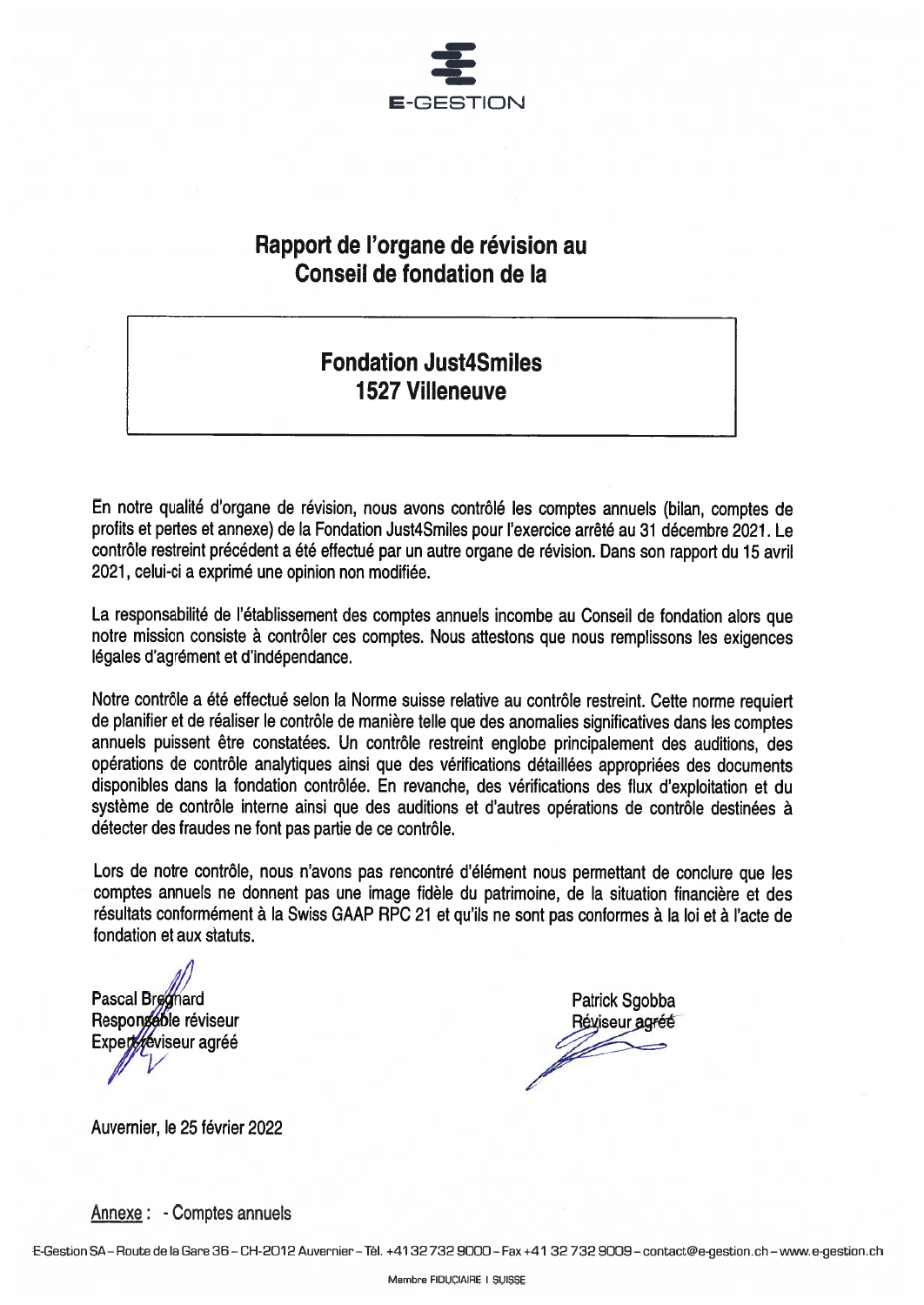

| Bilan au 31 décembre                                                                                                                                           | Annexe | 2021                                             | 2020                                         |
|----------------------------------------------------------------------------------------------------------------------------------------------------------------|--------|--------------------------------------------------|----------------------------------------------|
| <b>ACTIFS</b>                                                                                                                                                  |        | <b>CHF</b>                                       | <b>CHF</b>                                   |
| <b>Actifs circulants</b><br>Liquidités<br><b>Débiteurs</b><br>Comptes de régularisation actifs<br>Total                                                        | 3.1    | 1 060 520<br>39 144<br>0<br>1099664              | 887 221<br>28 891<br>112<br>916 224          |
| Actifs immobilisés<br><b>Bateaux</b><br><b>Total</b>                                                                                                           | 3.5    | 68 172<br>68 172                                 | 79 448<br>79 448                             |
| <b>Total des actifs</b>                                                                                                                                        |        | 1 167 836                                        | 995 672                                      |
| <b>PASSIFS</b>                                                                                                                                                 |        |                                                  |                                              |
| Engagements à court terme<br>Créanciers divers<br>Autres dettes à court terme<br>Comptes de régularisation passifs<br>Total                                    | 3,2    | 22 4 8 3<br>0<br>56 342<br>78 825                | 68 683<br>130 000<br>31 232<br>229 916       |
| <b>Capital des Fonds affectés</b><br>Fonds OFAS<br>Fonds Loterie Romande<br>Fonds QoQa<br>Fonds projet Visites Fantastiques Fribourg<br>Autres<br><b>Total</b> | 3,3    | 50 000<br>0<br>0<br>70 690<br>207 634<br>328 324 | 13 500<br>126 207<br>180 000<br>0<br>319 707 |
| <b>Capital de l'organisation</b><br>Capital de dotation<br>Capital libre de la fondation<br>Résultat<br>Total                                                  |        | 150 000<br>296 049<br>314 639<br>760 688         | 150 000<br>$-67377$<br>363 426<br>446 049    |
| <b>Total des passifs</b>                                                                                                                                       |        | 1 167 836                                        | 995 672                                      |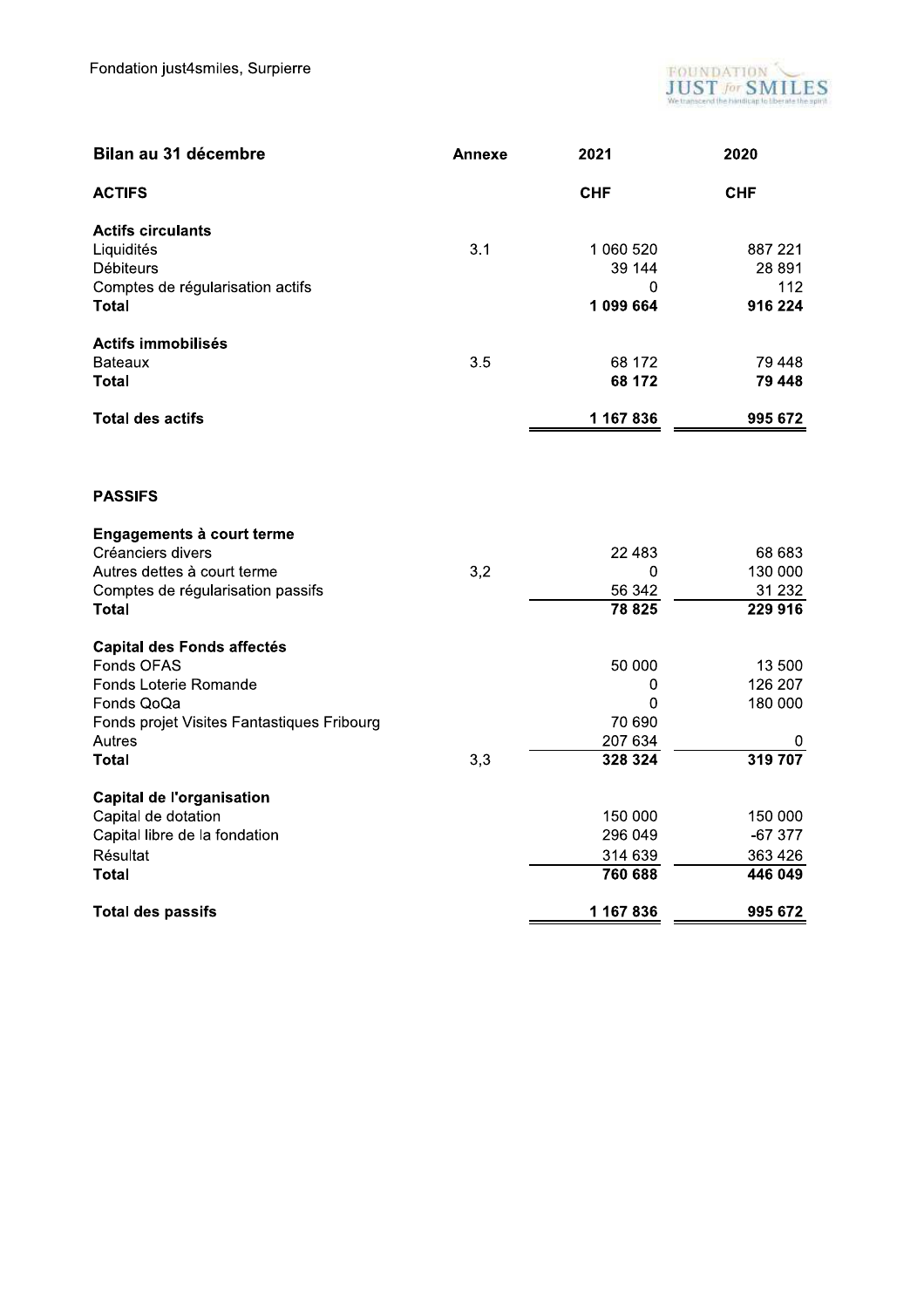

| Compte de résultat                                                                      | Annexe | 2021                      | 2020                |
|-----------------------------------------------------------------------------------------|--------|---------------------------|---------------------|
| <b>PRODUITS</b>                                                                         |        | <b>CHF</b>                | <b>CHF</b>          |
| <b>Produits d'exploitation</b>                                                          |        |                           |                     |
| Contributions des particuliers                                                          |        | 68 094                    | 41853               |
| Contributions des entreprises                                                           |        | 149879                    | 245 253             |
| Contributions des fondations                                                            |        | 968 686                   | 872 409             |
| Contributions des événements                                                            |        | 31834                     | 2 9 0 0             |
| Contributions des bailleurs institutionnels                                             |        | 224 726                   | 303 239             |
| Contributions des institutions partenaires                                              |        | 157 158                   | 92 921              |
| Contributions des cantons, communes et paroisses                                        |        | 4 4 5 3                   | 16 505              |
| Contributions des clubs services                                                        |        | 8838                      | 2 9 0 0             |
| <b>Total des produits d'exploitation</b>                                                |        | 1 613 667                 | 1577980             |
| <b>CHARGES</b>                                                                          |        |                           |                     |
| Prestations                                                                             |        | 583 690                   | 367 871             |
| <b>Charges directes</b>                                                                 |        | 583 690                   | 367 871             |
| Charges de personnel                                                                    | 3,4    | 407 617                   | 315 464             |
| Charges d'exploitation                                                                  |        | 286 238                   | 199 743             |
| Amortissements bateaux                                                                  |        | 11 276                    | 11 276              |
| <b>Total charges d'exploitation</b>                                                     |        | 705 131                   | 526 483             |
| Résultat d'exploitation                                                                 |        | 324 846                   | 683 626             |
| <b>Résultat financier</b><br>Résultats hors exploitation<br><b>Produit exceptionnel</b> |        | $-1141$<br>$\overline{a}$ | $-493$              |
|                                                                                         |        | $-1111$                   | $-493$              |
| Résultat avant variation du capital des fonds affectés                                  |        | 323 705                   | 683 133             |
| Attribution aux fonds affectés<br>Utilisation des fonds affectés                        |        | -378 324<br>369 707       | -480 000<br>160 293 |
| <b>Résultat Net</b>                                                                     |        | 315 089                   | 363 426             |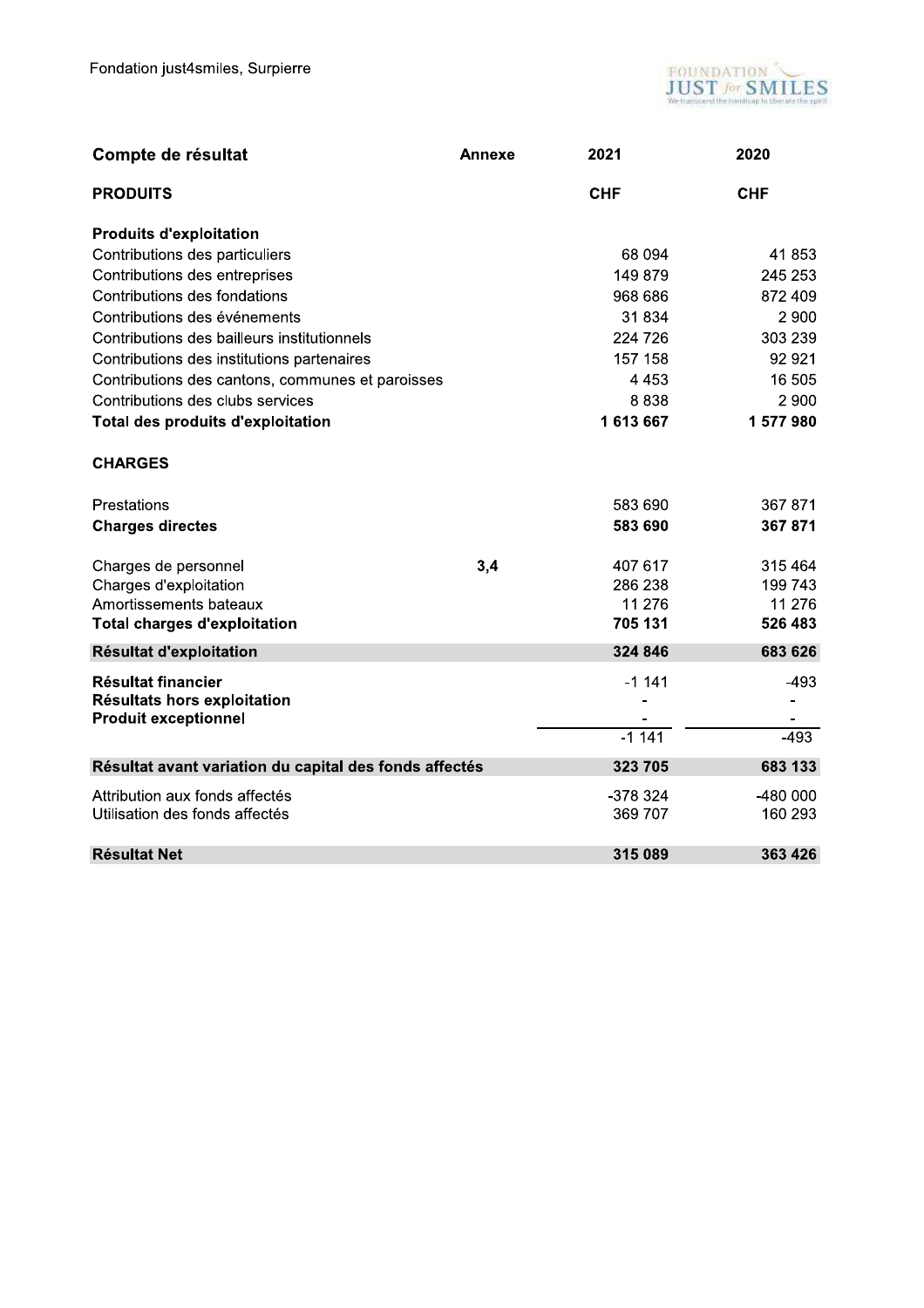

| Fonds affectés 2021               | 1er janvier<br>2021 | <b>Attributions</b><br>2021 | <b>Utilisations</b><br>2021 | 31 décembre<br>2021 |
|-----------------------------------|---------------------|-----------------------------|-----------------------------|---------------------|
|                                   | <b>CHF</b>          | <b>CHF</b>                  | <b>CHF</b>                  | <b>CHF</b>          |
| Fonds OFAS                        | 13 500              | 100 000                     | 63 500                      | 50 000              |
| Fonds Loterie Romande             | 126 207             | 0                           | 126 207                     | 0                   |
| Fonds QoQa                        | 180 000             | 0                           | 180 000                     | 0                   |
| Fonds projet Visites Fantastiques |                     | 70 690                      |                             | 70 690              |
| Autres                            |                     | 207 634                     |                             | 207 634             |
|                                   | 319 707             | 378 324                     | 369 707                     | 328 324             |
| Fonds affectés 2020               | 1er janvier<br>2020 | <b>Attributions</b><br>2020 | <b>Utilisations</b><br>2020 | 31 décembre<br>2020 |
|                                   | <b>CHF</b>          | <b>CHF</b>                  | <b>CHF</b>                  | <b>CHF</b>          |
| Fonds OFAS                        |                     | 100 000                     | 86 500                      | 13 500              |
| Fonds Loterie Romande             |                     | 200 000                     | 73793                       | 126 207             |
| Fonds QoQa                        |                     | 180 000                     |                             | 180 000             |
|                                   |                     | 480 000                     | 160 293                     | 319 707             |

| Variation de capital 2021     | <b>Fonds</b><br>propres au<br>1er janvier | <b>Attributions</b><br>2021 | <b>Utilisations</b><br>2021 | <b>Fonds propres</b><br>au 31 décembre<br>2021 |
|-------------------------------|-------------------------------------------|-----------------------------|-----------------------------|------------------------------------------------|
|                               | <b>CHF</b>                                | <b>CHF</b>                  | <b>CHF</b>                  | <b>CHF</b>                                     |
| Capital de dotation           | 150 000                                   | -                           | $\overline{\phantom{0}}$    | 150 000                                        |
| Compte de résultat cumulé     | 296 049                                   | 314 639                     |                             | 610 688                                        |
| Capital libre de la fondation | 446 049                                   | 314 639                     |                             | 760 688                                        |

| Variation de capital 2020     | <b>Fonds</b><br>propres au<br>1er janvier | <b>Attributions</b><br>2020 | <b>Utilisations</b><br>2020 | <b>Fonds propres</b><br>au 31 décembre<br>2020 |
|-------------------------------|-------------------------------------------|-----------------------------|-----------------------------|------------------------------------------------|
|                               | <b>CHF</b>                                | <b>CHF</b>                  | <b>CHF</b>                  | <b>CHF</b>                                     |
| Capital de dotation           | 150 000                                   |                             |                             | 150 000                                        |
| Compte de résultat cumulé     | $-67.377$                                 | 363 426                     |                             | 296 049                                        |
| Capital libre de la fondation | 82 623                                    | 363 426                     |                             | 446 049                                        |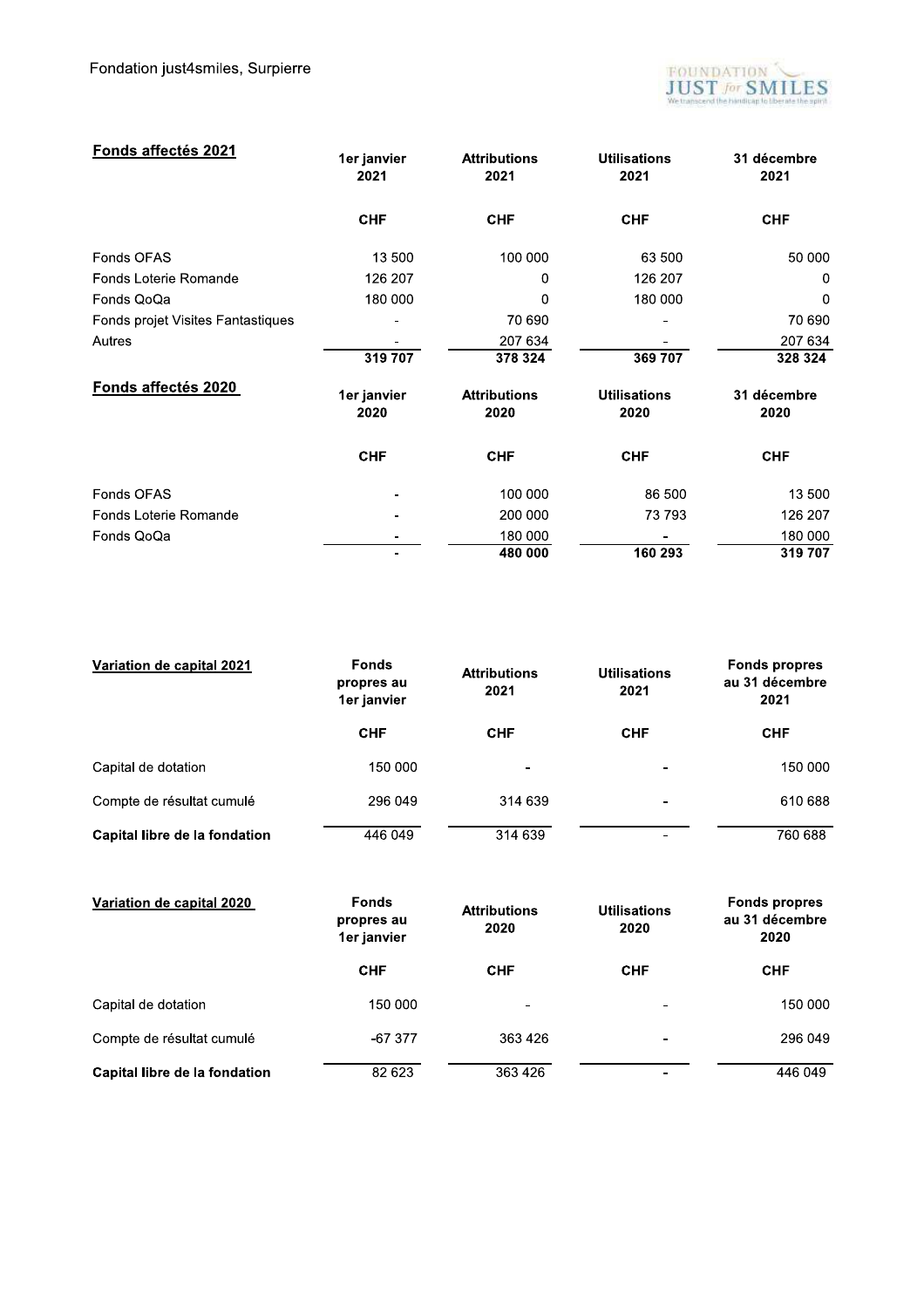

# Annexe aux comptes annuels 2021

### 1. Organisation

# 1.1 But de la Fondation

L'Association just4smiles, créée en 2004 s'est transformée en Fondation just4smiles le 21 novembre 2008. Elle a son siège à Surpierre et sa durée est illimitée.

Reconnue d'utilité publique éligible à la défiscalisation et certifiée ZEWO, la Fondation just4smiles a pour mission d'offrir aux enfants et aux adultes en situation de handicap des prestations de plaisir et de découverte en proposant des activités comme le ski, les randonnées en montagne ou encore la voile. Il s'agit d'une fondation de droit privé, sans but lucratif, constituée selon les articles 80 et suivants du Code Civil Suisse. La Fondation est inscrite au Registre du Commerce de Fribourg.

### 1.2 Liste des membres du Conseil de Fondation

Le Conseil de Fondation est composé de 7 membres, à savoir :

M. Brove Raphaël. Président depuis 2008 M. Paltzer George Edgar Vice-président depuis 2017 M. Bonhôte Christian, Membre depuis 2019 Mme Bornand Sickenberg Véronique, Membre depuis 2010 Mme Lavanchy Geneviève Gisèle Paule, Membre depuis 2019 Mme Michelot Rébecca. Membre depuis 2019 M. Newman Christopher John, Membre depuis 2011

Les membres du Conseil de Fondation sont désignés pour une période d'un an et sont rééligibles. Ils ne reçoivent en principe pas d'indemnités, seuls les frais effectifs sont remboursés. En 2020 et en 2021, aucune indémnité ni frais ont été payés.

#### 1.3 Tenue de la comptabilité

M. Romain Ghiloni romain.ghiloni@justforsmiles.ch

### 1.4 Organe de révision

Le réviseur aux comptes est E-Gestion SA domicilié Route de la Gare 36, 2012 Auvernier

### 1.5 Nombre de collaborateurs

Au 31 décembre 2021, la Fondation comptait 3,9 équivalents temps plein (2020 : 2,8 équivalents temps plein).

### 1.6 Charges du personnel de direction

Chez Just for Smiles, une seule personne est en charge de la gestion. Par conséguent, il a été renoncé à divulguer sa rémunération.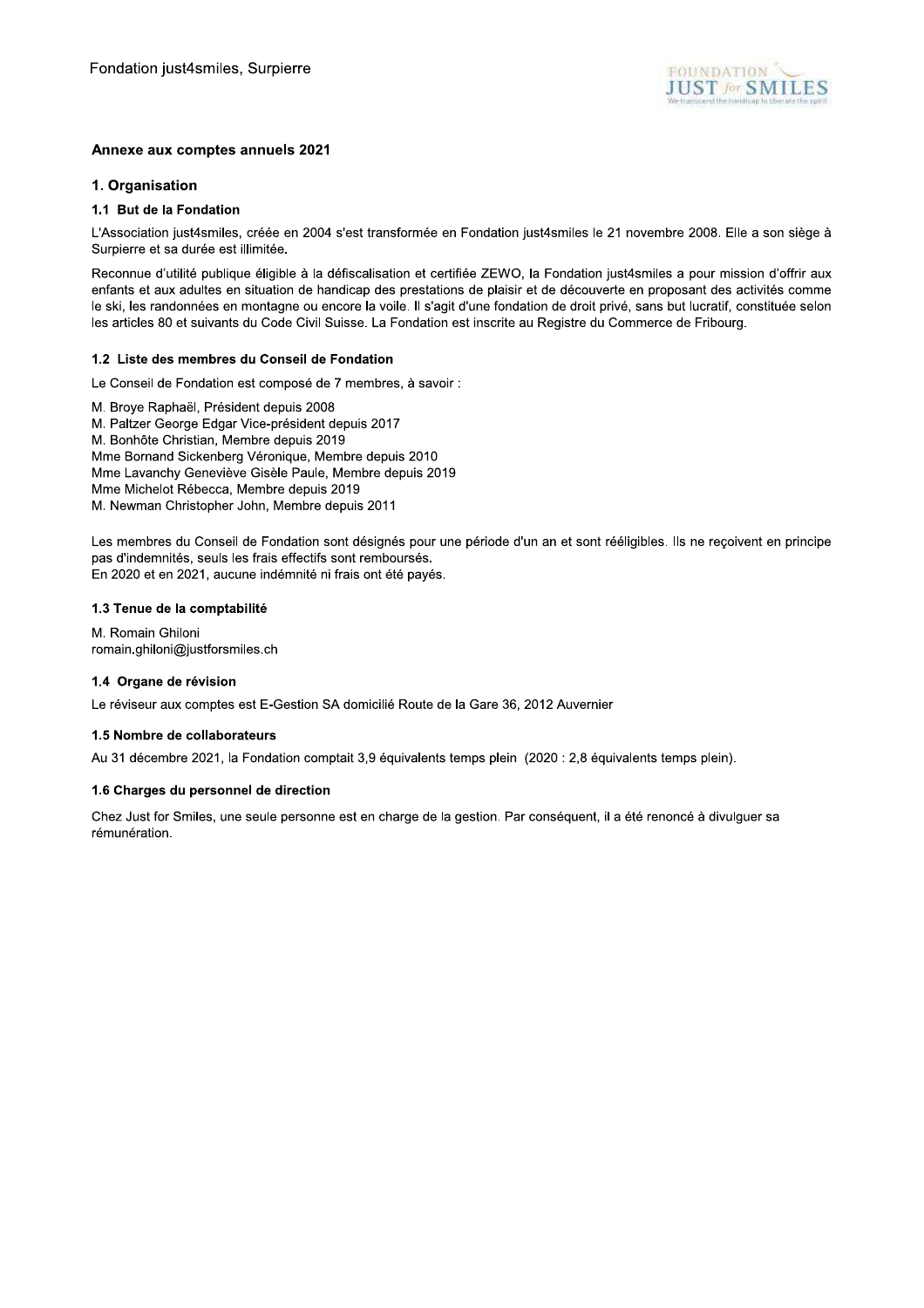

## 1.7 Details des charges par fonction

Les dépenses sont ventilées selon leur nature et selon les décomptes des heures travaillées par les employées sur les postes Prestations, Recherche de fonds et Administration, conformément à la méthode ZEWO. (Les amortissements et les charges hors exploitations ne sont pas pris en compte dans ce calcul pour l'année 2020)

| En CHF                             | 2021      | 2020    |
|------------------------------------|-----------|---------|
| Charges de prestations et projet   | 982 521   | 654 372 |
| Charges d'obtention de financement | 221832    | 139 998 |
| Charges administratives            | 85 609    | 88 707  |
|                                    | 1 289 962 | 883 077 |
| En pourcent des dépenses           | 2021*     | 2020*   |
| Charges de prestations et projet   | 76%       | 74%     |
| Charges d'obtention de financement | 17%       | 16%     |
| Charges administratives            | 7%        | 10%     |

(\*) Voir aussi note 1.8 Coronavirus

# 1.8 Coronavirus

En 2020 et en raison de la crise sanitaire COVID-19, le Conseil de Fondation a noté une forte baisse du nombre d'activités qui in fine s'est reflété sur un résultat positif avec un bénéfice net important nonobstant les efforts considérables de toute l'équipe de la Fondation pour diminuer les charges relatives à la collecte de fonds.

En 2021, grâce à l'étroite collaboration de toutes les parties prenantes de la Fondation (prestataires d'activités et partenaires institutionnels), les activités ont progressivement retrouvé un niveau quantitatif équivalent à celui de l'année 2019. Aussi, cet effort a été financièrement soutenu par tous nos donateurs, existants et nouveaux.

# 1.9 Engagement de bail et crédit bail

|                                                       | 31.12.2021 | 31.12.2020 |
|-------------------------------------------------------|------------|------------|
| Moins de 1 an                                         | 25 155     | 26 830     |
| entre 1 et 5 ans                                      |            | 7 159      |
| plus de 5 ans                                         |            |            |
| 1.10 Engagement envers les institutions de prévoyance |            |            |
|                                                       | 31.12.2021 | 31.12.2020 |
| Engagement envers les institutions de prévoyance      | 15861      | 12472      |
| <b>1.11 Contributions</b>                             |            |            |
| - Contributions OFAS*: CHF 224 726                    |            |            |

| Gestion et activités régulières (art. 7.2 LEEJ) | CHF 124 726 |
|-------------------------------------------------|-------------|
| Projet spécifique (art. 8.1 LEEJ)               | CHF 100 000 |
| (*) Office Fédéral des Assurances Sociales      |             |

### 1.12 Secteur jeunesse

Le secteur jeunesse (personnes de 25 ans ou moins) représente 39% de nos bénéficiaires sur l'ensemble des activités proposées par la Fondation Just for Smiles.

### 1.13 Chiffres comparatifs

Afin d'améliorer la lecture des états financiers, les chiffres comparatifs de 2020 ont été retraités sans incidence sur le résultat (concerne l'apparition de la ligne "Contribution des clubs services" au Compte de résultat).

# 1.14 Evénements importants survenus après la date du bilan

Aucun autre événement postérieur à la date de clôture du bilan ne doit être mentionné.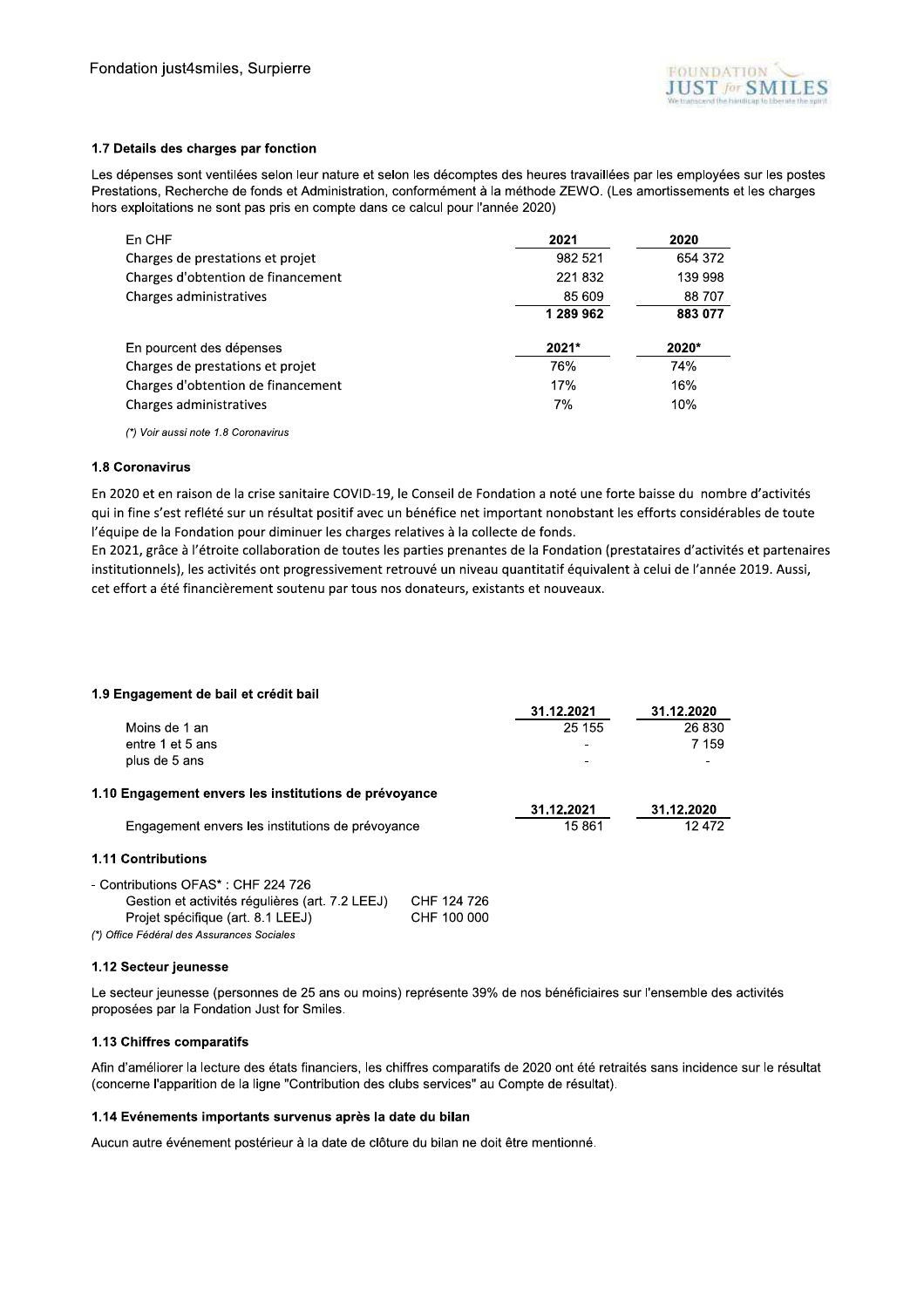

 $10$  ans

10 %

## Annexe aux comptes annuels 2021

### 2. Principes comptables

La comptabilité est établie conformément aux normes SWISS GAAP RPC Fondamentales et SWISS GAAP RPC 21, aux normes de présentation ZEWO et des dispositions des statuts. Les comptes annuels donnent une image fidèle du patrimoine, de la situation financière et du résultat d'exploitation.

Les comptes annuels sont établis en francs suisses (CHF).

#### Principes d'évaluation

Les comptes annuels sont préparés selon les principes des coûts historiques.

Les actifs et passifs sont comptabilisés selon les principes d'évaluation suivants :

- Les liquidités sont évaluées à leur valeur nominale.
- Les créances sont évaluées à leur valeur nominale, déduction faite des éventuelles corrections de valeur.
- Les comptes de régularisation (actif et passif) sont évalués à leur valeur nominale. Ils comprennent la délimitation
- matérielle et temporelle des positions de dépenses et recettes.
- Les provisions sont constituées dès lors qu'un engagement de sorties de fonds est réalisé ou probable. Ces provisions sont de court terme.
- Les dettes sont évaluées à leur valeur nominale.

- Les subventions et Les dons sont comptabilisés lors de leurs réception.

#### Immobilisations corporelles

Les immobilisations corporelles figurent à l'actif du bilan à leur coût d'acquisition, déduction faites des amortissements cumulées.

Les immobilisations corporelles sont amorties selon la méthode linéaire. Les immobilisations acquises durant l'exercice font l'objet d'un amortissement prorata temporis à la date d'acquisition.

Les durées d'amortissements sont les suivantes :

Bateaux

#### Reconnaissance du revenu

Les produits provenant des collectes de fonds sont comptabilisés lorsqu'ils sont définitivement acquis par Just for Smiles. Ils sont considérés comme fonds libres, sauf avis contraire de la part du donateur ou de la donatrice. Les fonds qui n'ont pas été utilisés en fin d'année sont présentés sous la rubrique Fonds Affectés au bilan.

Les produits provenant de facturations (participations des institutions, ventes de mandarines, sponsoring) sont comptabilisés lorsque la facture est éditée. Les montants impayés sont présentés sous la rubrique Créances du Bilan